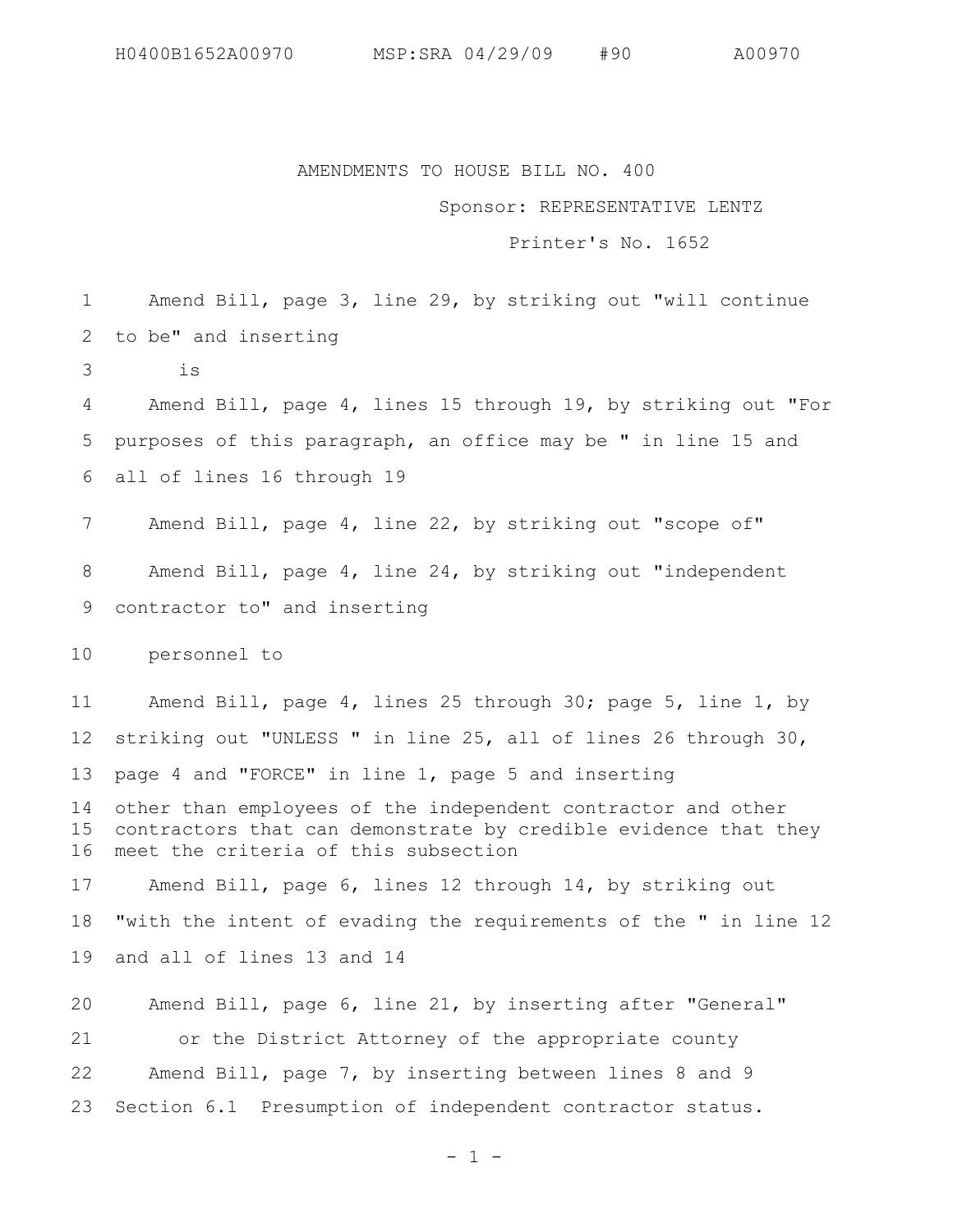(a) Rebuttable presumption.—-An employer that enters into a written contract for construction services containing the 2 requirements set forth under subsection (b) creates a rebuttable 3 presumption that the individual contracted with is an 4 independent contractor and the employer has an affirmative 5 6 defense to an allegation under this act that the individual is an employee if all of the following are true: (1) The contract is signed by both parties. (2) The employer has in its possession the documents identified in subsection (c). (b) Contract terms.—-A written contract between an employer and an individual presumed to be an independent contractor under this section must contain all of the following: (1) The name, home and business address of the individual and the individual's tax identification number or Social Security Number. (2) A description of the work to be performed under the contract and plain, precise terms for payment. (3) A section in substantially the following form: Independent Contractor Status. The parties to this contract acknowledge that they intend that the Contractor be considered an independent contractor as described in the act of \_\_\_\_\_\_\_\_\_\_\_\_, 2009 (P.L. \_\_, No. \_\_), known as the Construction Workplace Fraud Act (the "Act") and not an employee of the Hiring Party. In furtherance of that intention, the parties agree as follows: (A) By his signature on this contract below, the Contractor certifies that he meets all of the following criteria: (i) He maintains a separate business location that is separate from the location of the Hiring Party, with the Contractor's own office, and operates with owned or leased equipment and other facilities. (ii) He operates under contracts which are in writing and which articulate plainly the precise terms of payment for work performed, the work to be performed and a specific prohibition against the retention by the Contractor of any other personnel to perform any part of the work described in the contracts other than employees of the Contractor and other contractors that can demonstrate, by credible evidence, that they meet all of the criteria of this paragraph (A). (iii) He includes income and losses from services rendered in a Federal income tax schedule as an independent business or profession. (iv) He will incur the primary expenses related to the work performed under this contract. (v) He is responsible for the satisfactory completion of the work to be performed under this 1 7 8 9 10 11 12 13 14 15 16 17 18 19 20 21 22 23 24 25 26 27 28 29 30 31 32 33 34 35 36 37 38 39 40 41 42 43 44 45 46 47 48 49 50 51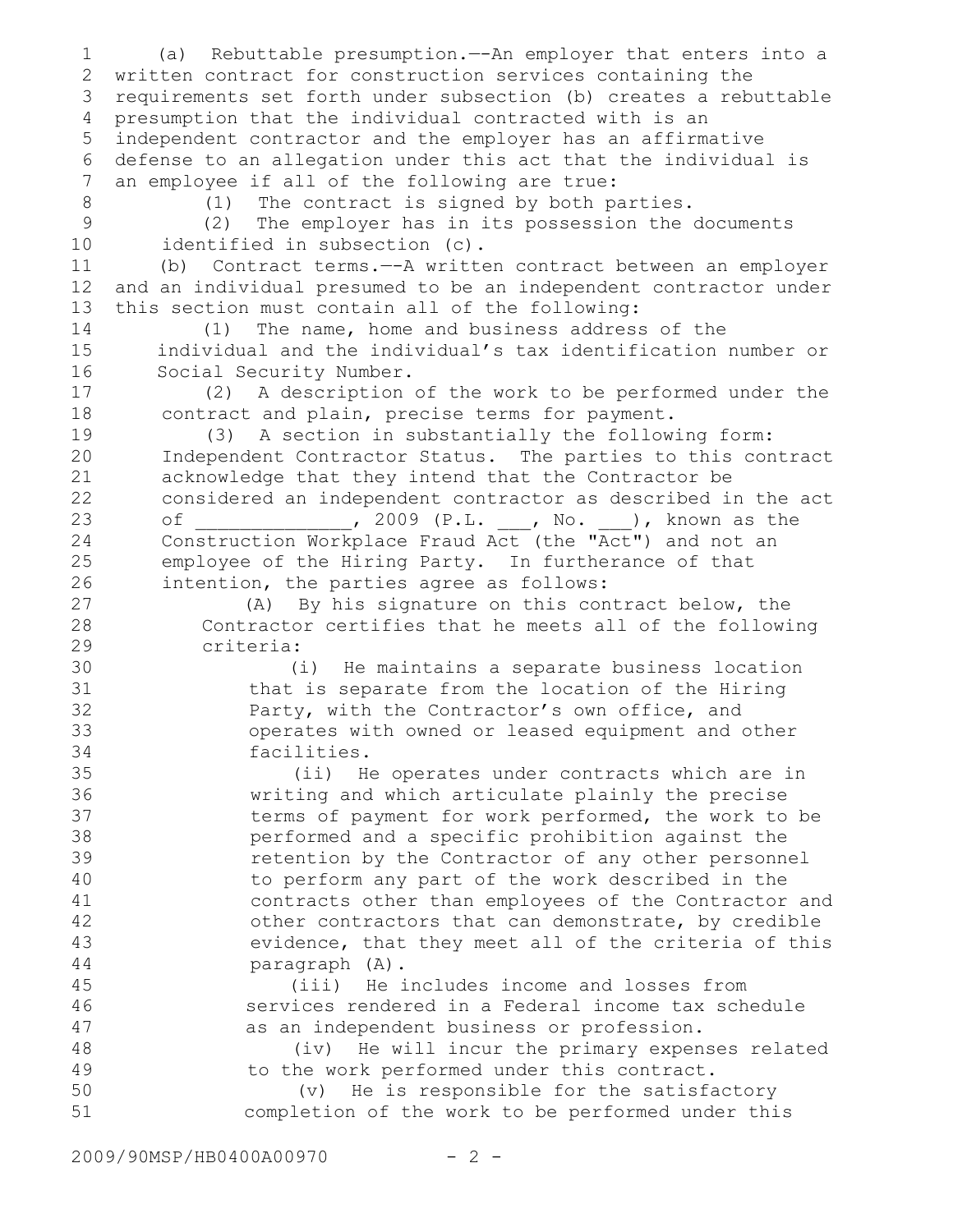contract and is liable for a failure to complete the work. (vi) He realizes a profit or loss under contracts to perform work. (vii) The success or failure of his business depends on the relationship of business receipts to expenditures. (viii) He has through ownership, or a written and executed leasing arrangement with a person other than the Hiring Party, the tools, equipment and other assets necessary to perform the work under this contract. (ix) He makes services available to other businesses, governmental agencies in this Commonwealth or to the general public through business advertising, solicitation or other marketing efforts reasonably calculated to obtain new contracts to provide similar services. (x) He has continuing or recurring business liabilities or obligations. (xi) He performs services through a business in which the Contractor has a principal proprietary interest. (xii) He is a United States citizen or is authorized under Federal law to work in the United States, as defined under section 274A of the Immigration and Nationality Act (66 Stat. 163, 8 U.S.C. §1324a). The foregoing are collectively referred to herein as the "Independent Contractor Requirements." Failure of the Contractor to meet the Independent Contractor Requirements during the term of this contract shall constitute a material breach by the Contractor of this contract. In that event, the Hiring Party shall have the right to terminate this contract immediately upon notice to the Contractor without penalty. (B) By his signature on this contract below, the Hiring Party certifies that he has verified, after reasonable investigation, that as of the date of this contract the Contractor meets the Independent Contractor Requirements except for those requirements set forth in subparagraphs (iii), (vi), (vii), (ix) and (xi) of paragraph (A) above, which he has not verified. (C) The Contractor agrees that he shall not engage any other personnel to perform any part of the work described in this contract other than employees of the Contractor and other contractors that can demonstrate by credible evidence that they meet all of the Independent Contractor Requirements. (D) The Contractor agrees that he shall maintain liability insurance during the term of this contract of 1 2 3 4 5 6 7 8 9 10 11 12 13 14 15 16 17 18 19 20 21 22 23 24 25 26 27 28 29 30 31 32 33 34 35 36 37 38 39 40 41 42 43 44 45 46 47 48 49 50 51